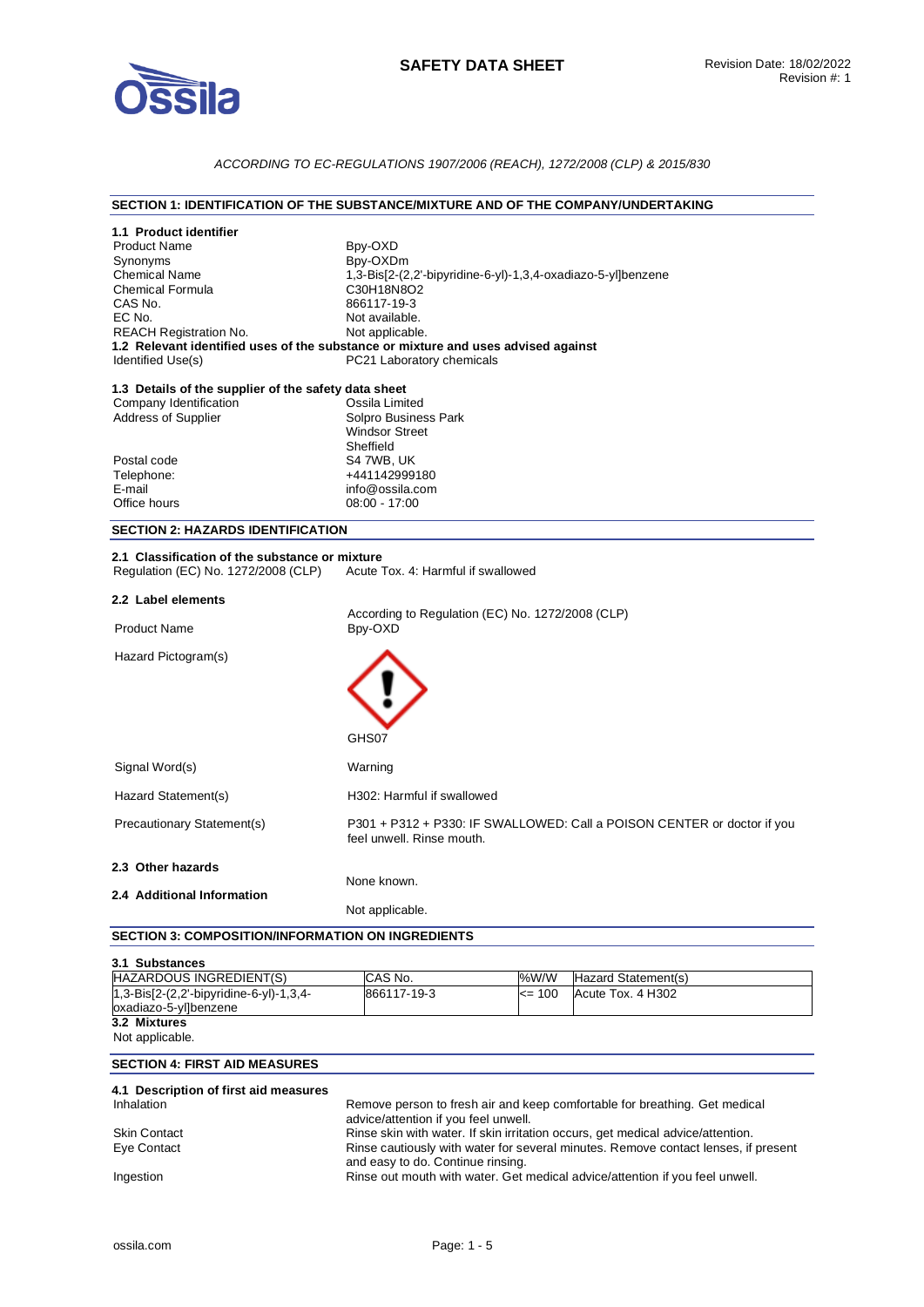

## **4.2 Most important symptoms and effects, both acute and delayed**  SECTION 11: Most important symptoms and effects, both acute and delayed **4.3 Indication of any immediate medical attention and special treatment needed**  Treat symptomatically. **SECTION 5: FIREFIGHTING MEASURES 5.1 Extinguishing media**  Suitable Extinguishing media As appropriate for surrounding fire. Unsuitable extinguishing media As appropriate for surrounding fire. **5.2 Special hazards arising from the substance or mixture**  May decompose in a fire, giving off toxic and irritant vapours. **5.3 Advice for firefighters**  Fire fighters should wear complete protective clothing including self-contained breathing apparatus. **SECTION 6: ACCIDENTAL RELEASE MEASURES 6.1 Personal precautions, protective equipment and emergency procedures**  Provide adequate ventilation. Wear protective clothing as per section 8. **6.2 Environmental precautions**  Avoid release to the environment. **6.3 Methods and material for containment and cleaning up**  Sweep up spilled substance but avoid making dust. Use vacuum equipment for collecting spilt materials, where practicable. Dispose of contents in accordance with local, state or national legislation. **6.4 Reference to other sections**  See Also Section 8, 13. **SECTION 7: HANDLING AND STORAGE 7.1 Precautions for safe handling**  Avoid breathing vapours/mist/dust/aerosols. Use only in a well-ventilated area. Wear protective clothing as per section 8. Wash hands thoroughly after handling. **7.2 Conditions for safe storage, including any incompatibilities**  Store in a well-ventilated place. Keep container tightly closed. Storage temperature Storage life Stable under normal conditions. Incompatible materials **None known**. **7.3 Specific end use(s)**  Not known. See Section: 1.2.

### **SECTION 8: EXPOSURE CONTROLS/PERSONAL PROTECTION**

### **8.1 Control parameters**

8.1.1 Occupational Exposure Limits

No Occupational Exposure Limit assigned.

Occupational Exposure Limits

| $\sim$             |         |                            |                           |            |                           |             |
|--------------------|---------|----------------------------|---------------------------|------------|---------------------------|-------------|
| <b>ISUBSTANCE.</b> | CAS No. | LTEL<br>(8 <sub>hr</sub> ) | LTEL (8 hr                | STEL (ppm) | STEL (mg/m <sup>3</sup> ) | <b>Note</b> |
|                    |         | TWA ppm)                   | $TWA$ ma/m <sup>3</sup> ) |            |                           |             |
|                    |         |                            |                           |            |                           |             |
| Region<br>Source   |         |                            |                           |            |                           |             |

Region

EU United Kingdom EU Occupational Exposure Limits UK Workplace Exposure Limits EH40/2005 (Third edition, published 2018)

**8.2 Exposure controls** 

Ensure adequate ventilation. A washing facility/water for eye and skin cleaning purposes should be present.

8.2.2. Personal protection equipment

Eye Protection Wear eye protection with side protection (EN166).

Skin protection Wear protective clothing and gloves: Impervious gloves (EN 374).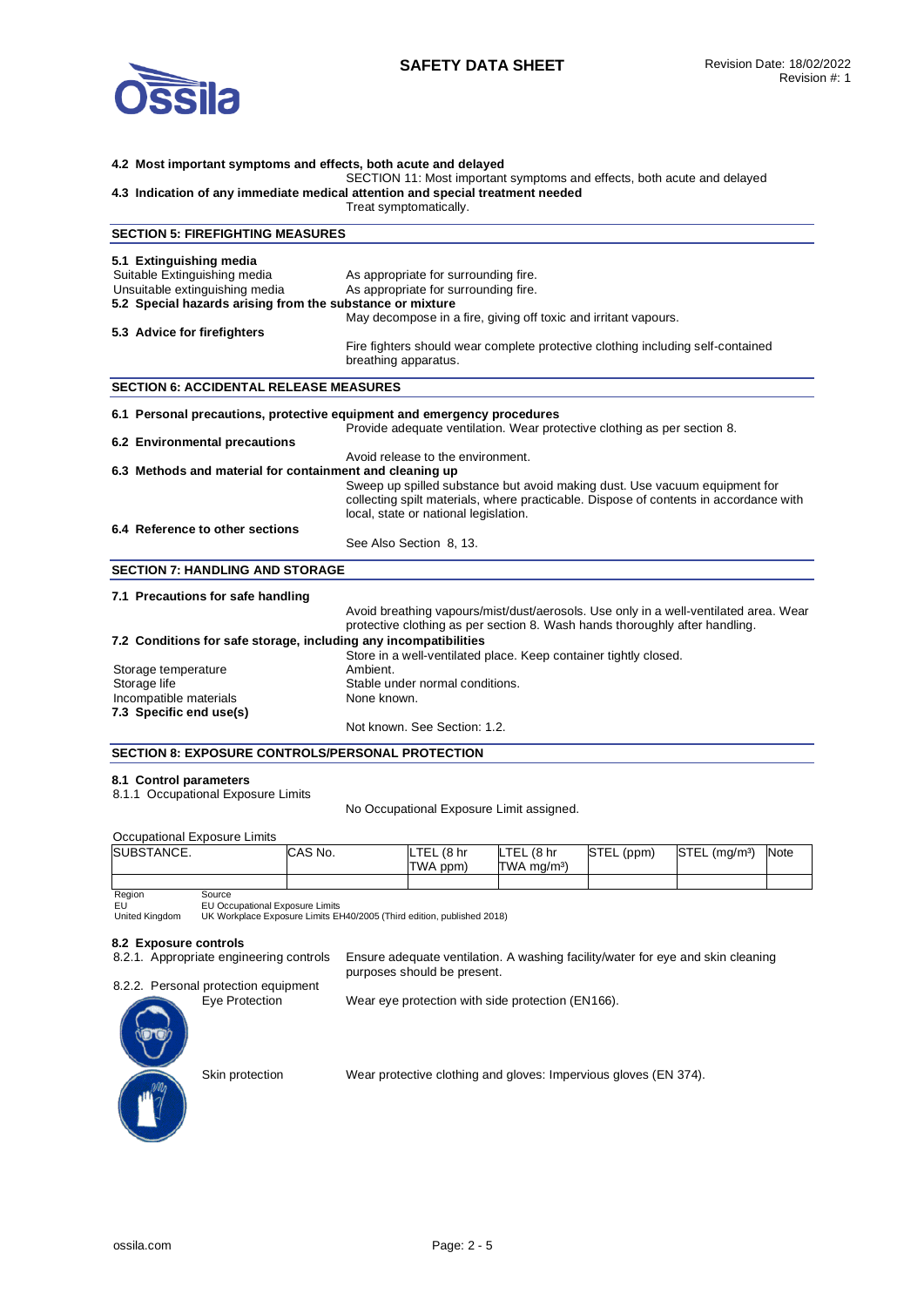



Respiratory protection A suitable mask with filter type A (EN14387 or EN405) may be appropriate.

Thermal hazards None known.

8.2.3. Environmental Exposure Controls Avoid release to the environment.

### **SECTION 9: PHYSICAL AND CHEMICAL PROPERTIES**

| 9.1 Information on basic physical and chemical properties |                                |
|-----------------------------------------------------------|--------------------------------|
| Appearance                                                | Solid: Powder.                 |
|                                                           | Colour: White.                 |
| Odour                                                     | Not known.                     |
| Odour threshold                                           | Not known.                     |
| рH                                                        | Not known.                     |
| Melting point/freezing point                              | Tg = $106 °C$                  |
| Initial boiling point and boiling range                   | Not known.                     |
| Flash Point                                               | Not known.                     |
| Evaporation rate                                          | Not known.                     |
| Flammability (solid, gas)                                 | Not known.                     |
| Upper/lower flammability or explosive                     | Not known.                     |
| limits                                                    |                                |
| Vapour pressure                                           | Not known.                     |
| Vapour density                                            | Not known.                     |
| Density (g/ml)                                            | Not known.                     |
| Relative density                                          | Not known.                     |
| Solubility(ies)                                           | Solubility (Water): Not known. |
|                                                           | Solubility (Other): Not known. |
| Partition coefficient: n-octanol/water                    | Not known.                     |
| Auto-ignition temperature                                 | Not known.                     |
| Decomposition Temperature (°C)                            | Not known.                     |
| Viscosity                                                 | Not known.                     |
| <b>Explosive properties</b>                               | Not known.                     |
| Oxidising properties                                      | Not known.                     |
| 9.2 Other information                                     |                                |
|                                                           | None.                          |

## **SECTION 10: STABILITY AND REACTIVITY**

| 10.1 Reactivity                         |                                            |
|-----------------------------------------|--------------------------------------------|
|                                         | None anticipated.                          |
| 10.2 Chemical Stability                 |                                            |
|                                         | Stable under normal conditions.            |
| 10.3 Possibility of hazardous reactions |                                            |
|                                         | Not known.                                 |
| 10.4 Conditions to avoid                |                                            |
|                                         | Not known.                                 |
| 10.5 Incompatible materials             |                                            |
|                                         | Not known.                                 |
| 10.6 Hazardous decomposition products   |                                            |
|                                         | No hazardous decomposition products known. |

## **SECTION 11: TOXICOLOGICAL INFORMATION 11.1 Information on toxicological effects**

| 11.1 Information on toxicological ellects |                    |
|-------------------------------------------|--------------------|
| Acute toxicity - Ingestion                | No data available. |
| Acute toxicity - Skin Contact             | No data available. |
| Acute toxicity - Inhalation               | No data available. |
| Skin corrosion/irritation                 | No data available. |
| Serious eye damage/irritation             | No data available. |
| Skin sensitization data                   | No data available. |
| Respiratory sensitization data            | No data available. |
| Germ cell mutagenicity                    | No data available. |
| Carcinogenicity                           | No data available. |
| Reproductive toxicity                     | No data available. |
| Lactation                                 | No data available. |
| STOT - single exposure                    | No data available. |
| STOT - repeated exposure                  | No data available. |
|                                           |                    |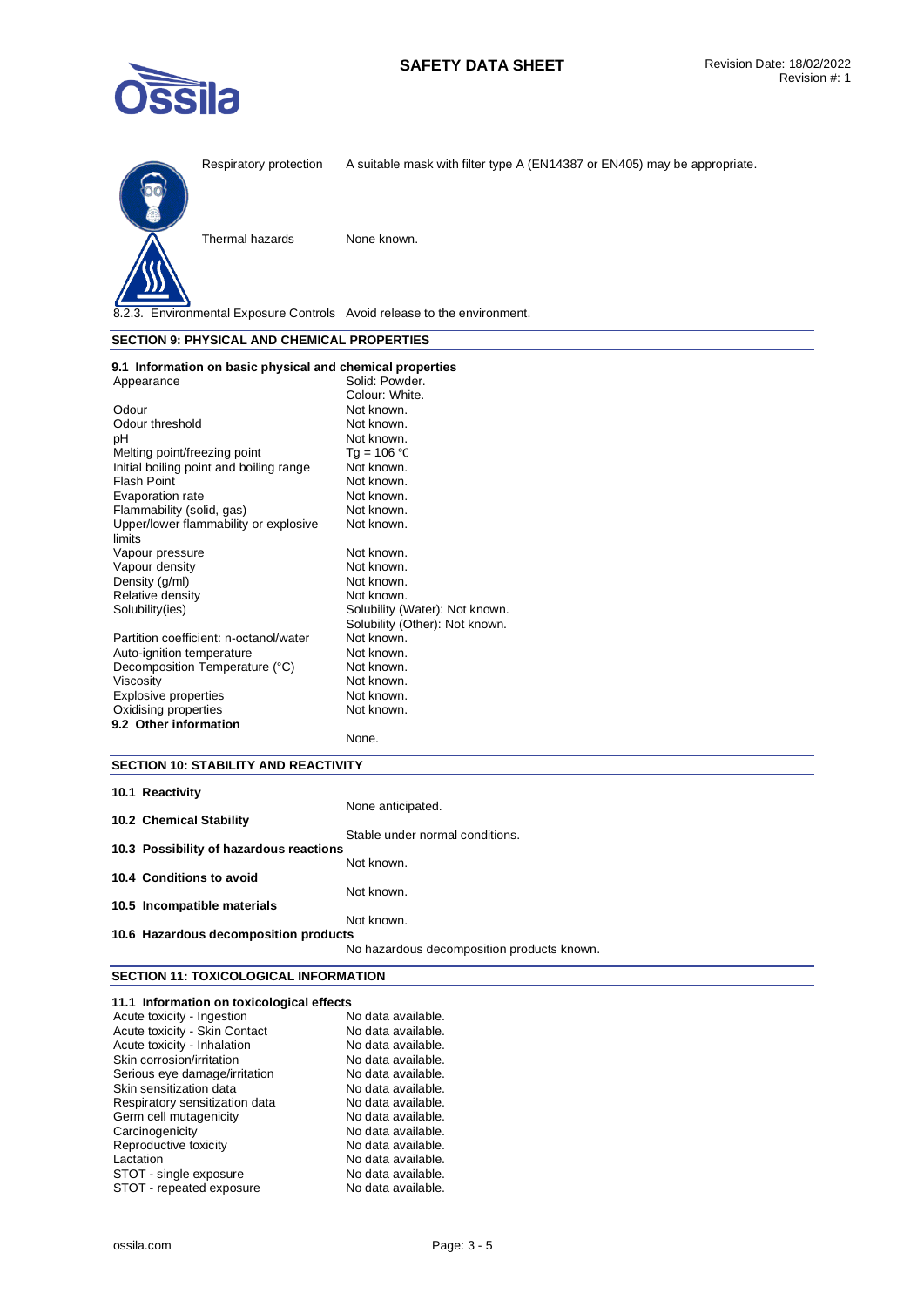

| Aspiration hazard<br>11.2 Other information                            | No data available.                                                                                  |  |  |
|------------------------------------------------------------------------|-----------------------------------------------------------------------------------------------------|--|--|
|                                                                        | Not known.                                                                                          |  |  |
| <b>SECTION 12: ECOLOGICAL INFORMATION</b>                              |                                                                                                     |  |  |
| 12.1 Toxicity                                                          |                                                                                                     |  |  |
|                                                                        | No data available.                                                                                  |  |  |
| Toxicity - Aquatic invertebrates                                       | No data available.                                                                                  |  |  |
| Toxicity - Fish                                                        | No data available.                                                                                  |  |  |
| Toxicity - Algae                                                       | No data available.                                                                                  |  |  |
| Toxicity - Sediment Compartment                                        | Not classified.                                                                                     |  |  |
| Toxicity - Terrestrial Compartment<br>12.2 Persistence and Degradation | Not classified.                                                                                     |  |  |
| 12.3 Bioaccumulative potential                                         | Not known.                                                                                          |  |  |
|                                                                        | Not known.                                                                                          |  |  |
| 12.4 Mobility in soil                                                  |                                                                                                     |  |  |
|                                                                        | Not known.                                                                                          |  |  |
| 12.5 Results of PBT and vPvB assessment                                |                                                                                                     |  |  |
|                                                                        | Not known.                                                                                          |  |  |
| 12.6 Other adverse effects                                             |                                                                                                     |  |  |
|                                                                        | Not known.                                                                                          |  |  |
| <b>SECTION 13: DISPOSAL CONSIDERATIONS</b>                             |                                                                                                     |  |  |
| 13.1 Waste treatment methods                                           |                                                                                                     |  |  |
|                                                                        | Dispose of contents in accordance with local, state or national legislation. Recycle                |  |  |
|                                                                        | only completely emptied packaging. Normal disposal is via incineration operated by                  |  |  |
|                                                                        | an accredited disposal contractor. Send to a licensed recycler, reclaimer or                        |  |  |
|                                                                        | incinerator.                                                                                        |  |  |
| 13.2 Additional Information                                            |                                                                                                     |  |  |
|                                                                        | Disposal should be in accordance with local, state or national legislation.                         |  |  |
| <b>SECTION 14: TRANSPORT INFORMATION</b>                               |                                                                                                     |  |  |
|                                                                        |                                                                                                     |  |  |
| IATA/IMO/RID/ADR                                                       | Not classified as hazardous for transport.                                                          |  |  |
| <b>SECTION 15: REGULATORY INFORMATION</b>                              |                                                                                                     |  |  |
|                                                                        | 15.1 Safety, health and environmental regulations/legislation specific for the substance or mixture |  |  |
| European Regulations - Authorisations and/or Restrictions On Use       |                                                                                                     |  |  |
| Candidate List of Substances of Very                                   | Not listed                                                                                          |  |  |
| <b>High Concern for Authorisation</b>                                  |                                                                                                     |  |  |
| REACH: ANNEX XIV list of substances                                    | Not listed                                                                                          |  |  |
| subject to authorisation<br>REACH: Annex XVII Restrictions on the      | Not listed                                                                                          |  |  |
| manufacture, placing on the market and                                 |                                                                                                     |  |  |
|                                                                        |                                                                                                     |  |  |
| use of certain dangerous substances,                                   |                                                                                                     |  |  |
| mixtures and articles                                                  |                                                                                                     |  |  |
| Community Rolling Action Plan (CoRAP) Not listed                       |                                                                                                     |  |  |
| Regulation (EC) N° 850/2004 of the                                     | Not listed                                                                                          |  |  |
| European Parliament and of the Council                                 |                                                                                                     |  |  |
| on persistent organic pollutants                                       |                                                                                                     |  |  |
| Regulation (EC) N° 1005/2009 on                                        | Not listed                                                                                          |  |  |
| substances that deplete the ozone layer                                |                                                                                                     |  |  |
| Regulation (EU) N° 649/2012 of the                                     | Not listed                                                                                          |  |  |
| European Parliament and of the Council                                 |                                                                                                     |  |  |
| concerning the export and import of                                    |                                                                                                     |  |  |
| hazardous chemicals                                                    |                                                                                                     |  |  |
| <b>National regulations</b>                                            |                                                                                                     |  |  |
| Other                                                                  | Not known.                                                                                          |  |  |
| 15.2 Chemical Safety Assessment                                        |                                                                                                     |  |  |
|                                                                        | A REACH chemical safety assessment has not been carried out.                                        |  |  |
|                                                                        |                                                                                                     |  |  |

# **SECTION 16: OTHER INFORMATION**

The following sections contain revisions or new statements:

## **LEGEND**

Acronyms ADN : European Agreement concerning the International Carriage of Dangerous Goods by Inland Waterways